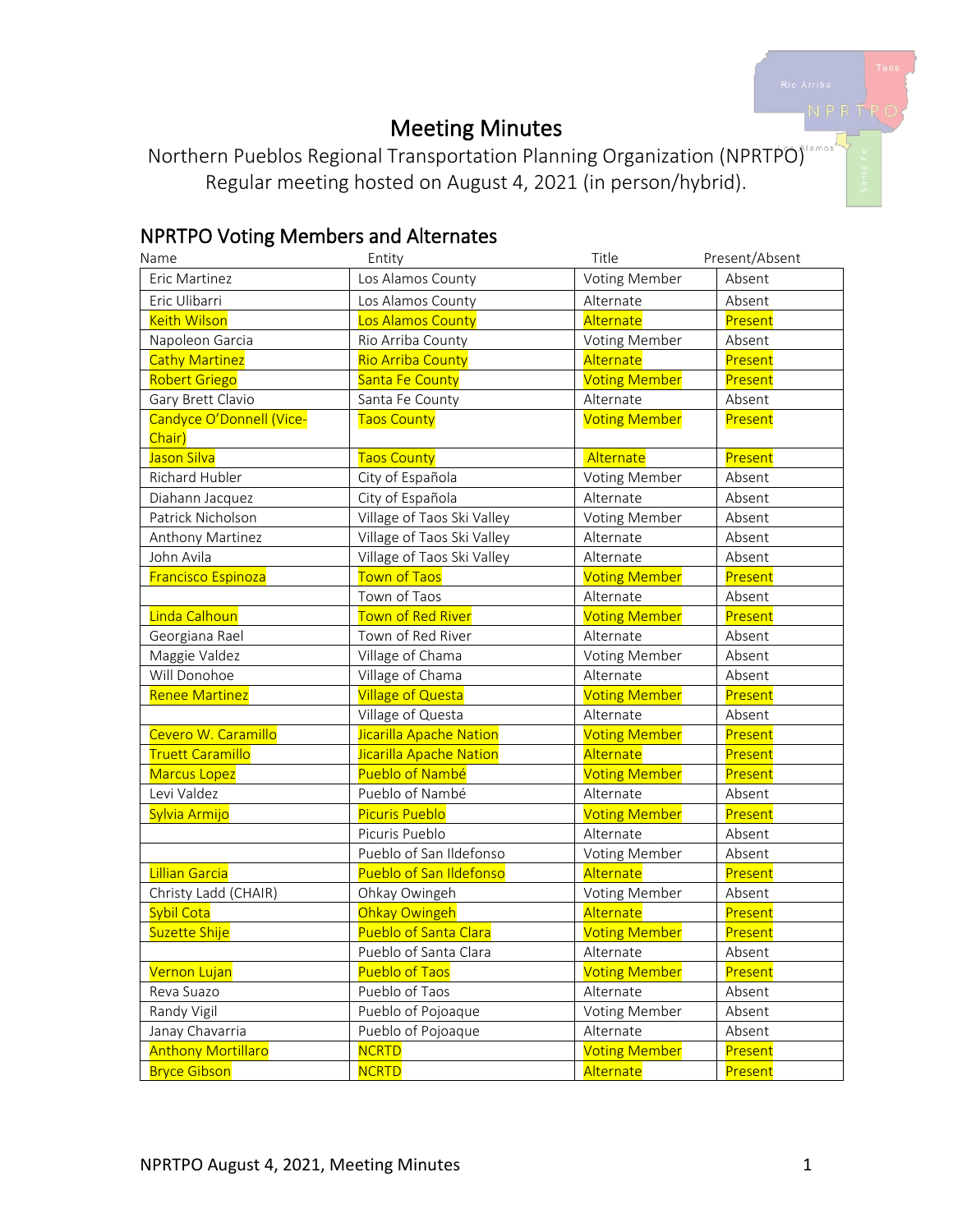# Los Alamo

# NCNMEDD/NPRTPO Staff

Christopher Madrid NCNMEDD Community Development Director Paul Sittig NCNMEDD Transportation Planner

#### NMDOT Staff

James Mexia NMDOT Technical Support Engineer Stephanie Medina NMDOT LGRF Coordinator Joseph Moriarty NMDOT Planning Liaison Ron Shutiva NMDOT Tribal Liaison Jason Coffey NCNMEDD HSIP Coordinator

#### Guests

Xavier Martinez **City of Española** Muhammad Hussain City of Española Lynda Perry Town of Taos Brent Jaramillo Taos County Emma Polhemus NCRTD Erin Sandborn Kit Carson Electric Co-op Carl Colonius Enchanted Circle Trails Association

# I. Call Meeting to Order

Vice Chairwoman O'Donnell, Taos County, called the meeting to order at 10:05 AM.

# II. Pledge of Allegiance

Vice Chairwoman O'Donnell, Taos County, called on Mayor Calhoun, Red River, to lead the pledge of allegiance.

# III. Opening Prayer

Vice Chairwoman O'Donnell, Taos County, called on a member of Jicarilla Apache Nation to lead the prayer.

# IV. Welcome and Introductions/Public Comments:

Vice Chairwoman O'Donnell, Taos County, asked if there were any members of the public, and there were none. She asked Mayor Linda Calhoun, Town of Red River, to say something about Russel Church, who recently passed away, before a moment of silence in remembrance of his life and service.

Vice Chairwoman O'Donnell also asked Christopher Madrid, NCNMEDD, to say a few words about himself. Mr. Madrid highlighted six U.S. Economic Development Administration (EDA) Notices of Funding Opportunity (NOFOs), including a tourism and outdoor recreation funding opportunity.

# V. Roll Call:

Vice Chairwoman O'Donnell, Taos County, called on Mr. Sittig to conduct the roll call.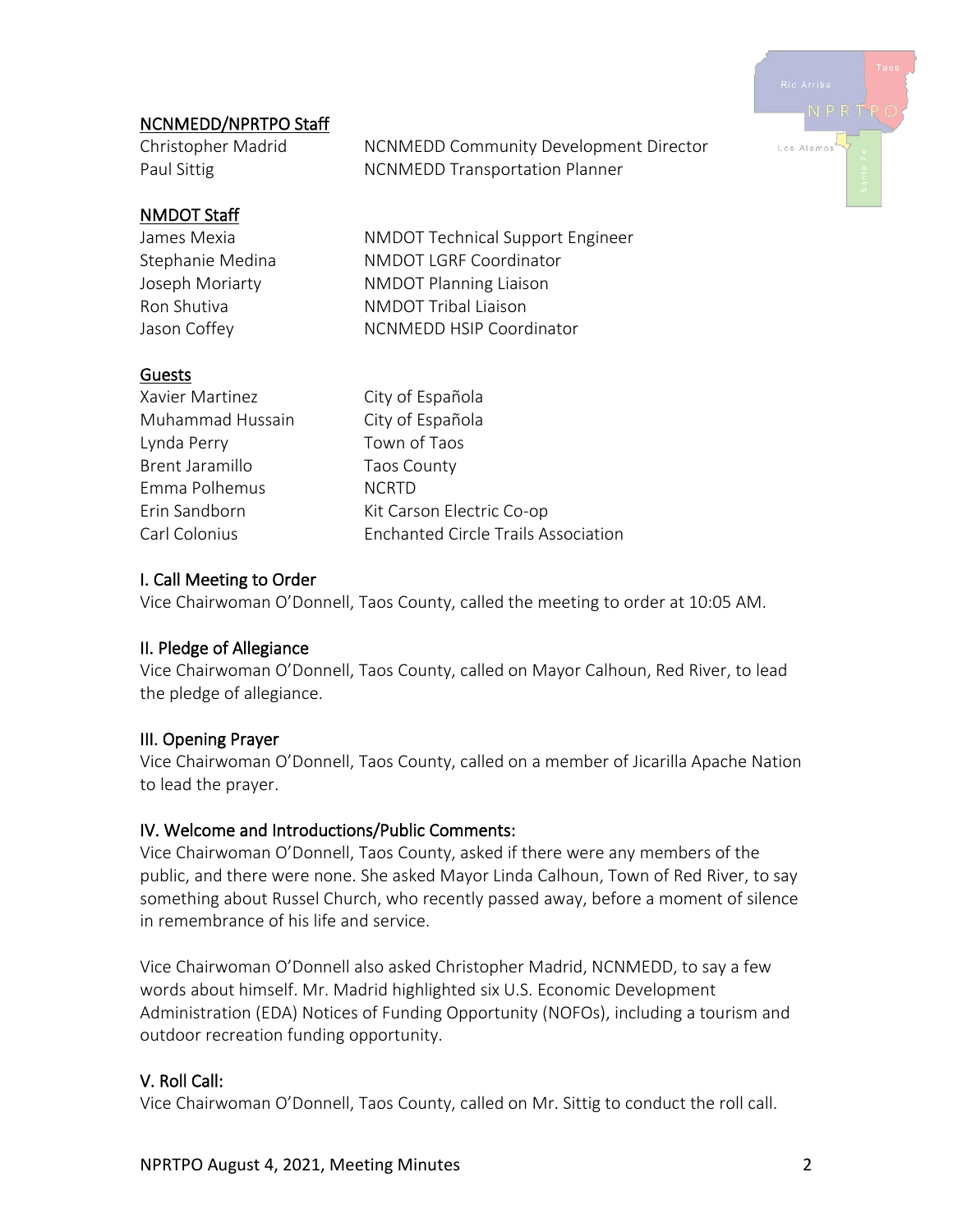| Name                    | Entity                  | Voting Member or Alternate Alamos |
|-------------------------|-------------------------|-----------------------------------|
| Vice-Chairwoman Candyce | <b>Taos County</b>      | <b>Voting Member</b>              |
| O'Donnell               |                         |                                   |
| Francisco Espinoza      | Town of Taos            | <b>Voting Member</b>              |
| Linda Calhoun           | Town of Red River       | <b>Voting Member</b>              |
| Renee Martinez          | Village of Questa       | <b>Voting Member</b>              |
| Cevero Caramillo        | Jicarilla Apache Nation | <b>Voting Member</b>              |
| Marcus Lopez            | Pueblo of Nambé         | <b>Voting Member</b>              |
| Sylvia Armijo           | Picuris Pueblo          | <b>Voting Member</b>              |
| Lillian Garcia          | Pueblo of San Ildefonso | Alternate                         |
| Sybil Cota              | Ohkay Owingeh           | Alternate                         |
| Suzette Shije           | Pueblo of Santa Clara   | <b>Voting Member</b>              |
| Vernon Lujan            | Pueblo of Taos          | <b>Voting Member</b>              |
| Anthony Mortillaro      | <b>NCRTD</b>            | <b>Voting Member</b>              |

#### VI. Approval of the Agenda:

Vice Chairwoman O'Donnell, Taos County, asked if there were revisions or changes proposed for the agenda. Renee Martinez, Village of Questa, made the motion, with a second by Mayor Calhoun, Town of Red River. Motion passed unanimously.

Roll Call Vote:

| Name                              | Entity                  | Vote |
|-----------------------------------|-------------------------|------|
| Vice-Chairwoman Candyce O'Donnell | Taos County             | Yes  |
| Francisco Espinoza                | Town of Taos            | Yes  |
| Linda Calhoun                     | Town of Red River       | Yes  |
| Renee Martinez                    | Village of Questa       | Yes  |
| Cevero Caramillo                  | Jicarilla Apache Nation | Yes  |
| Marcus Lopez                      | Pueblo of Nambé         | Yes  |
| Sylvia Armijo                     | Picuris Pueblo          | Yes  |
| Lillian Garcia                    | Pueblo of San Ildefonso | Yes  |
| Sybil Cota                        | Ohkay Owingeh           | Yes  |
| Suzette Shije                     | Pueblo of Santa Clara   | Yes  |
| Vernon Lujan                      | Pueblo of Taos          | Yes  |
| Anthony Mortillaro                | <b>NCRTD</b>            | Yes  |

#### VII. Approval of the Minutes: June 9, 2021, Special Meeting to Rate and Rank TPF Applications

Vice Chairwoman O'Donnell, Taos County, asked if there were changes to the minutes, and none were made. Motion by Anthony Mortillaro, NCRTD, second by Renee Martinez, Village of Questa. Motion passed unanimously.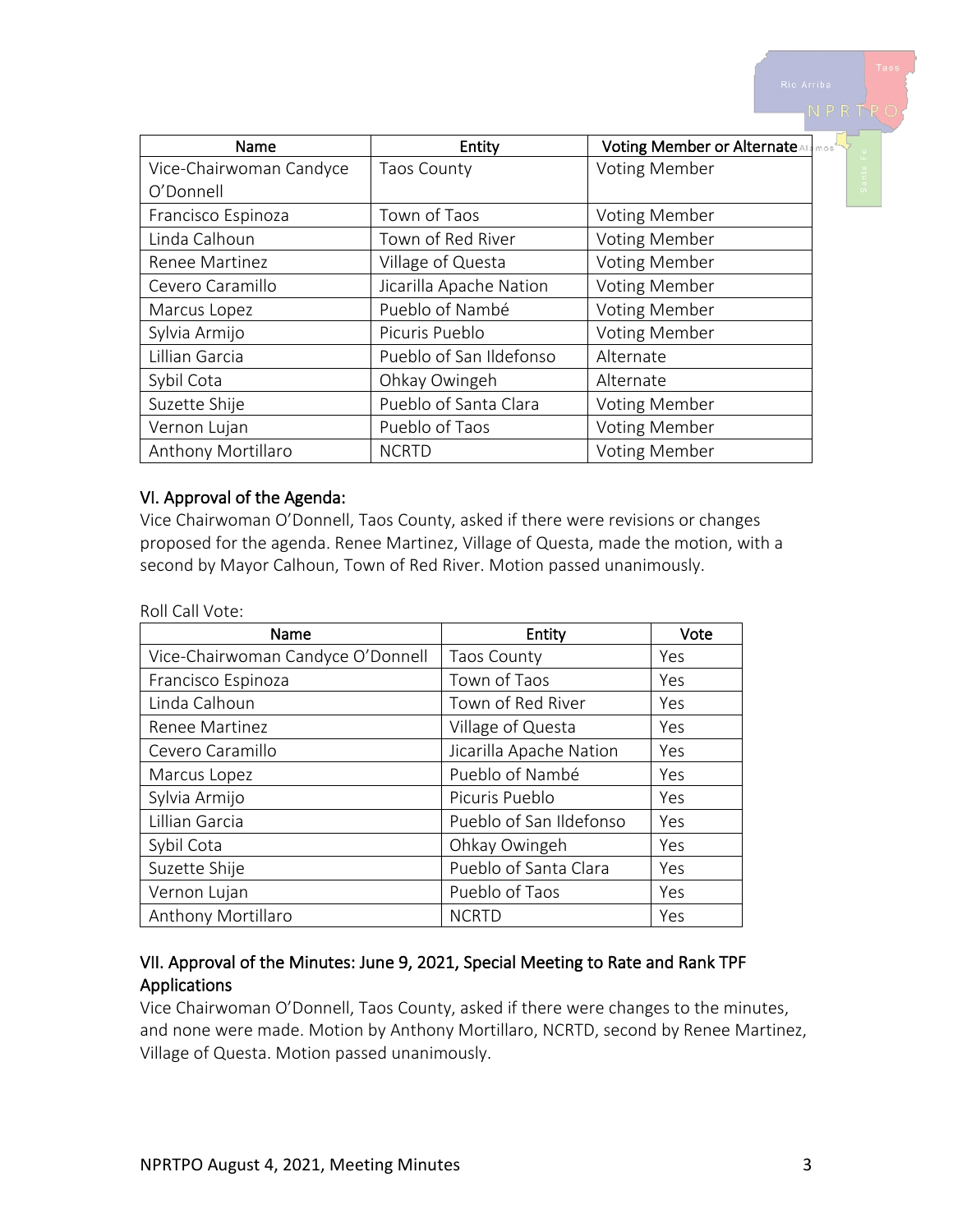

Roll Call Vote:

| Name                              | Entity                  | Vote |
|-----------------------------------|-------------------------|------|
| Vice-Chairwoman Candyce O'Donnell | <b>Taos County</b>      | Yes  |
| Francisco Espinoza                | Town of Taos            | Yes  |
| Linda Calhoun                     | Town of Red River       | Yes  |
| Renee Martinez                    | Village of Questa       | Yes  |
| Cevero Caramillo                  | Jicarilla Apache Nation | Yes  |
| Marcus Lopez                      | Pueblo of Nambé         | Yes  |
| Sylvia Armijo                     | Picuris Pueblo          | Yes  |
| Lillian Garcia                    | Pueblo of San Ildefonso | Yes  |
| Sybil Cota                        | Ohkay Owingeh           | Yes  |
| Suzette Shije                     | Pueblo of Santa Clara   | Yes  |
| Vernon Lujan                      | Pueblo of Taos          | Yes  |
| Anthony Mortillaro                | <b>NCRTD</b>            | Yes  |

#### VIII. Discussion: Highway Safety Improvement Program (HSIP)

Jason Coffey, NMDOT HSIP Coordinator, provided an overview of HSIP, noting the emphasis on performance targets that the State is required to set. He identified the five performance measures that NMDOT must set targets for:

- 1. Number of Fatalities
- 2. Rate of Fatalities
- 3. Number of Serious Injuries
- 4. Rate of Serious Injuries
- 5. Number of Non-motorized Fatalities and Serious Injuries

He noted that there is no funding currently available through 2022, and NMDOT is working through a backlog of projects. Mr. Coffey noted that NMDOT is building program capacity using the Highway Safety Manual. He stated that NMDOT is finalizing Network Screening for NMDOT-owned facilities, and once this is published, training will be made available, likely through RTPOs. Mr. Coffey also noted that NMDOT is updating the fiveyear Strategic Highway Safety Plan and preparing the annual report for FHWA NM division office. NMDOT has also completed their HSIP Implementation Plan, as is required when a state does not meet their annual targets, to help the state DOT meet its targets in future years.

Vice Chair O'Donnell asked about sharing the slides, and crash data. Mr. Coffey said that data should be available in Winter 2021 or Spring 2022. O'Donnell asked about data sources, and about funding eligibility. Data only on state roads, and local and tribal roads are eligible for HSIP funding. O'Donnell asked about crash data source and the age of the data. Coffey noted that data sources are both police, and local roadway inventory data.

# IX. Action/Approval: NPRTPO Regional Work Program (RWP) Amendment

Paul Sittig, NCNMEDD, presented a revision of the NPRTPO Regional Work Program for FFY 2022, highlighting proposed changes for the NPRTPO board's review, particularly: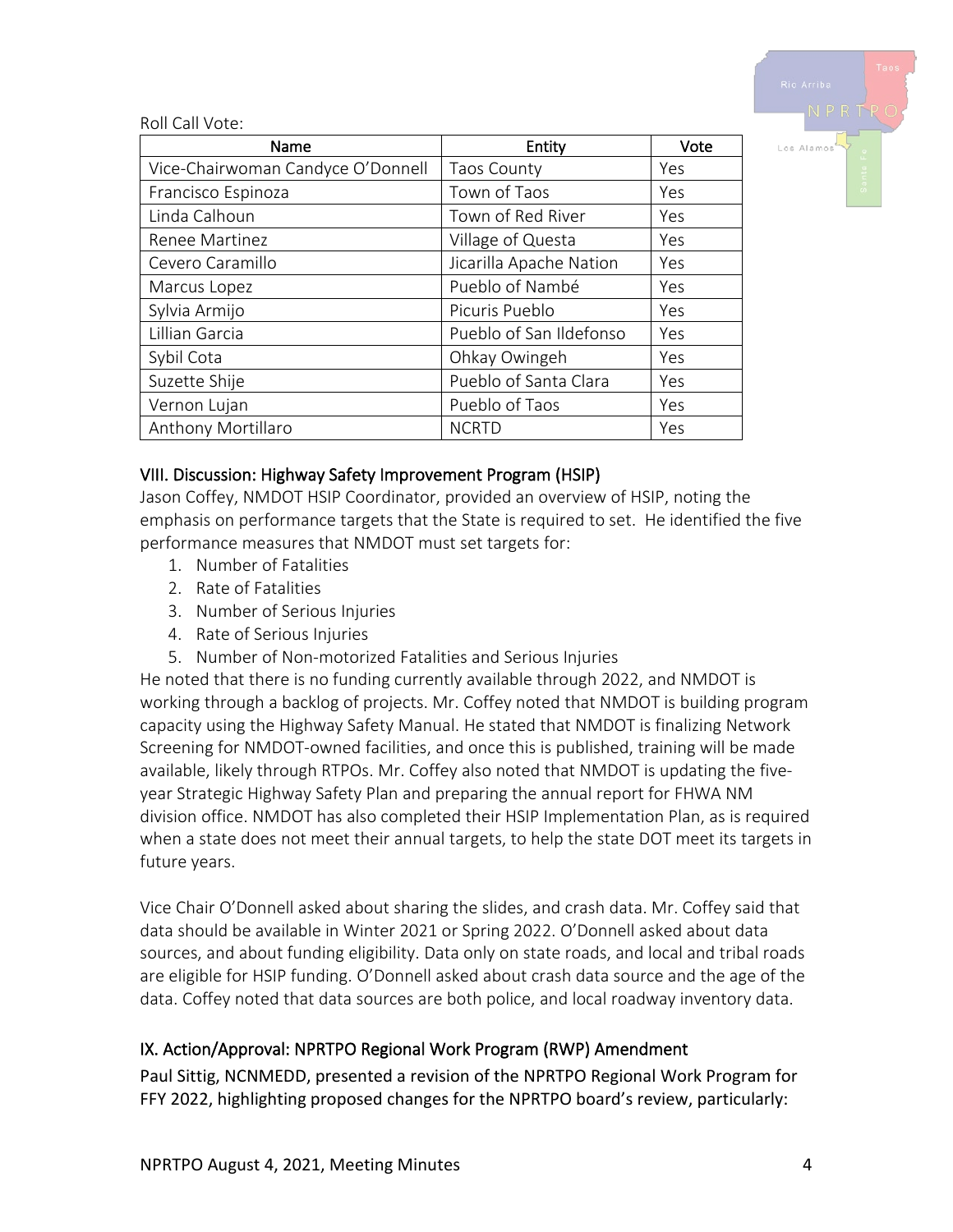- Revisions to the staff hours, reflecting available time between Paul Sittig, Chris Madrid, and a future transportation intern, split between two RTPOs, and Los Alamos
- Updating the budget, to shift more of the costs of staff salaries and benefits to the RTPO, with NCNMEDD to cover other expenses through other funding sources.

Vice Chair O'Donnell asked whether the total budget was changing, or if this was only to adjust the line item budgets. Mr. Sittig confirmed that this is only adjusting line items.

The motion to approve was made by Mayor Linda Calhoun, Town of Red River, with a second by Francisco Espinoza, Town of Taos, for no change in the total budget.

Cathy Martinez, Rio Arriba County, joined the meeting during this section.

| Name                              | Entity                  | Vote |
|-----------------------------------|-------------------------|------|
| Cathy Martinez                    | Rio Arriba County       | Yes  |
| Vice-Chairwoman Candyce O'Donnell | <b>Taos County</b>      | Yes  |
| Francisco Espinoza                | Town of Taos            | Yes  |
| Linda Calhoun                     | Town of Red River       | Yes  |
| Renee Martinez                    | Village of Questa       | Yes  |
| Cevero Caramillo                  | Jicarilla Apache Nation | Yes  |
| Marcus Lopez                      | Pueblo of Nambé         | Yes  |
| Sylvia Armijo                     | Picuris Pueblo          | Yes  |
| Lillian Garcia                    | Pueblo of San Ildefonso | Yes  |
| Sybil Cota                        | Ohkay Owingeh           | Yes  |
| Suzette Shije                     | Pueblo of Santa Clara   | Yes  |
| Vernon Lujan                      | Pueblo of Taos          | Yes  |
| Anthony Mortillaro                | <b>NCRTD</b>            | Yes  |

Roll Call Vote:

#### **X. Discussion: future NPRTPO trainings and presentations**

Paul Sittig, NCNMEDD, stated that he had distributed a survey to NPRTPO members online, and offered to share the results to date. Vice Chair O'Donnell asked that the survey be redistributed and presented at a later date. Mr. Sittig agreed to do so.

#### **XI. Discussion: Schedule for Federal Funding (TAP, RTP, and CMAQ) Call for Projects**

Paul Sittig, NCNMEDD, provided a reminder of the timeline for the applications. He noted that four applications were received, and he was working with District 5 staff to schedule site visits where appropriate.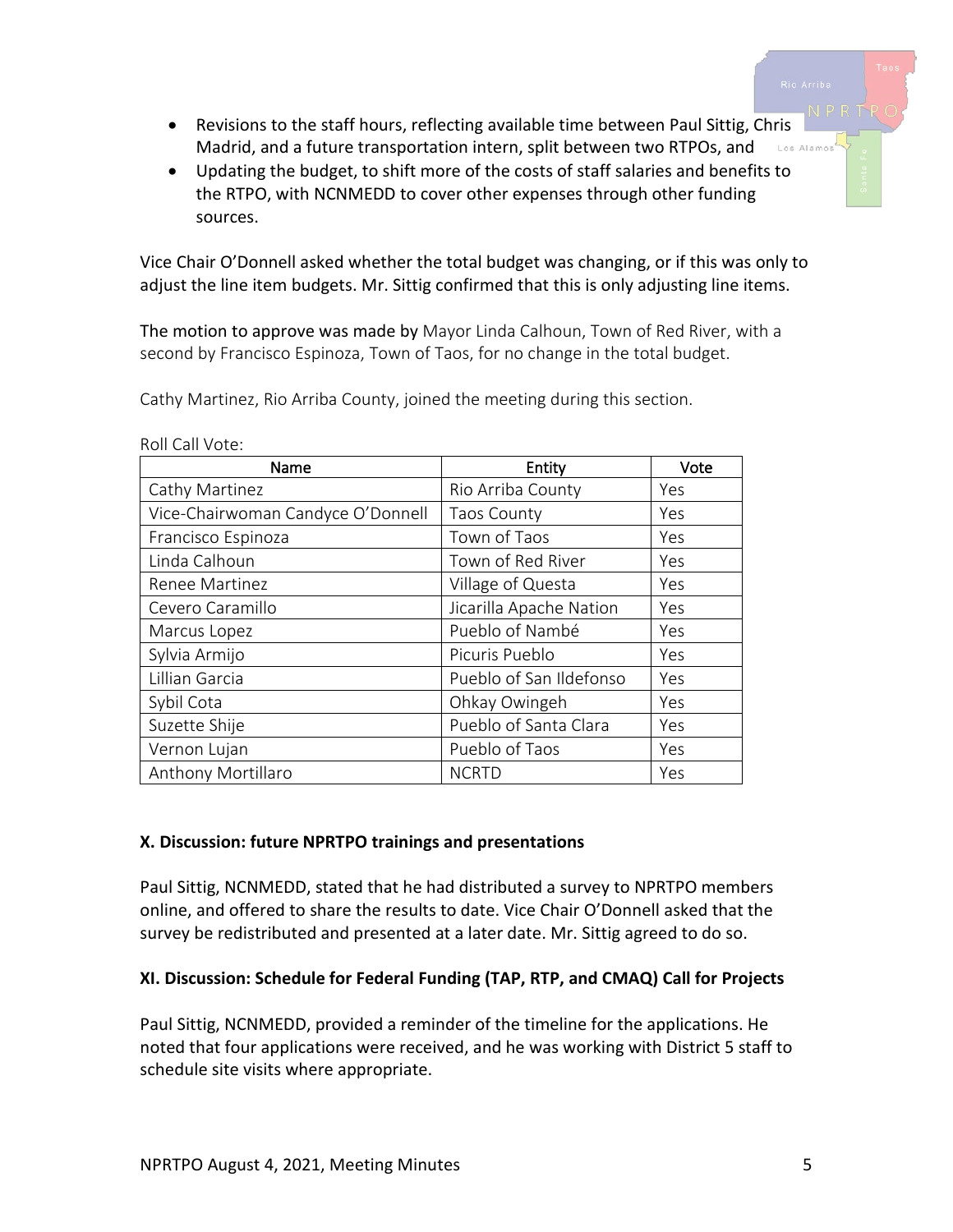#### **XII. NMDOT Updates**

James Mexia, NMDOT District 5, deferred to Stephanie Medina, who noted that Local Government Road Fund (LGRF) and Municipal Arterial Program (MAP) Co-ops were still being processed by NMDOT staff. Once approved, Ms. Medina stated she would email out approvals. In the meantime, she asked that members contact herself or James Mexia.

Joe Moriarty, NMDOT Planning, reminded NMDOT staff that the RTPO transportation planning mapping tool training would be held the following day.

Ron Shutiva, NMDOT Tribal Liaison, noted that the State Tribal Leaders Summit would be held in the coming months, but there have not been any solid plans. Initially planned to be in-person but planning for this summit is ongoing, and he will share more information as it becomes available. Mr. Shutiva reminded members to update their application estimates. He also noted that Cabinet Secretary Sandoval met with Governor Aguino of Ohkay Owingeh, and was able to assist with the intersection project at NM 74 and PoPay Ave.

[Move up] stated that the District had advanced their selected projects to the NMDOT General Office for their review. The Cabinet Secretary will review the District's suggestions and send his own nominations to the State Transportation Commission for consideration. The Commission will select applications for funding at their September [date] meeting.

LTAP Board – no update presented.

#### XIII. Member Input on Training and Presentations for NPRTPO

Vice Chairwoman O'Donnell, Taos County, asked if any members had training or presentation requests. No one offered suggestions at this time.

#### XIV. NPRTPO Planner/Program Manager Updates and Announcements

Paul Sittig, NCNMEDD, noted that NCRTD has a community outreach meeting the following day for tribal partners. Christopher Madrid, NCNMEDD, re-emphasized the value of the new U.S. EDA NOFOs, and stressed the value in applying early for these flexible funding opportunities for big-dollar, regional applications. Mr. Madrid noted that NCNMEDD is here for members of NPRTPO to assist with applications. Vice Chair O'Donnell noted that there are training webinars available now. Mr. Madrid said he would look to get training materials for the NPRTPO members. Vice Chair O'Donnell asked if any of the EDA funding is for roads, and Mr. Madrid stated he had seen none, but noted that the outdoor recreation NOFO specifies trails as eligible projects.

los Alamo